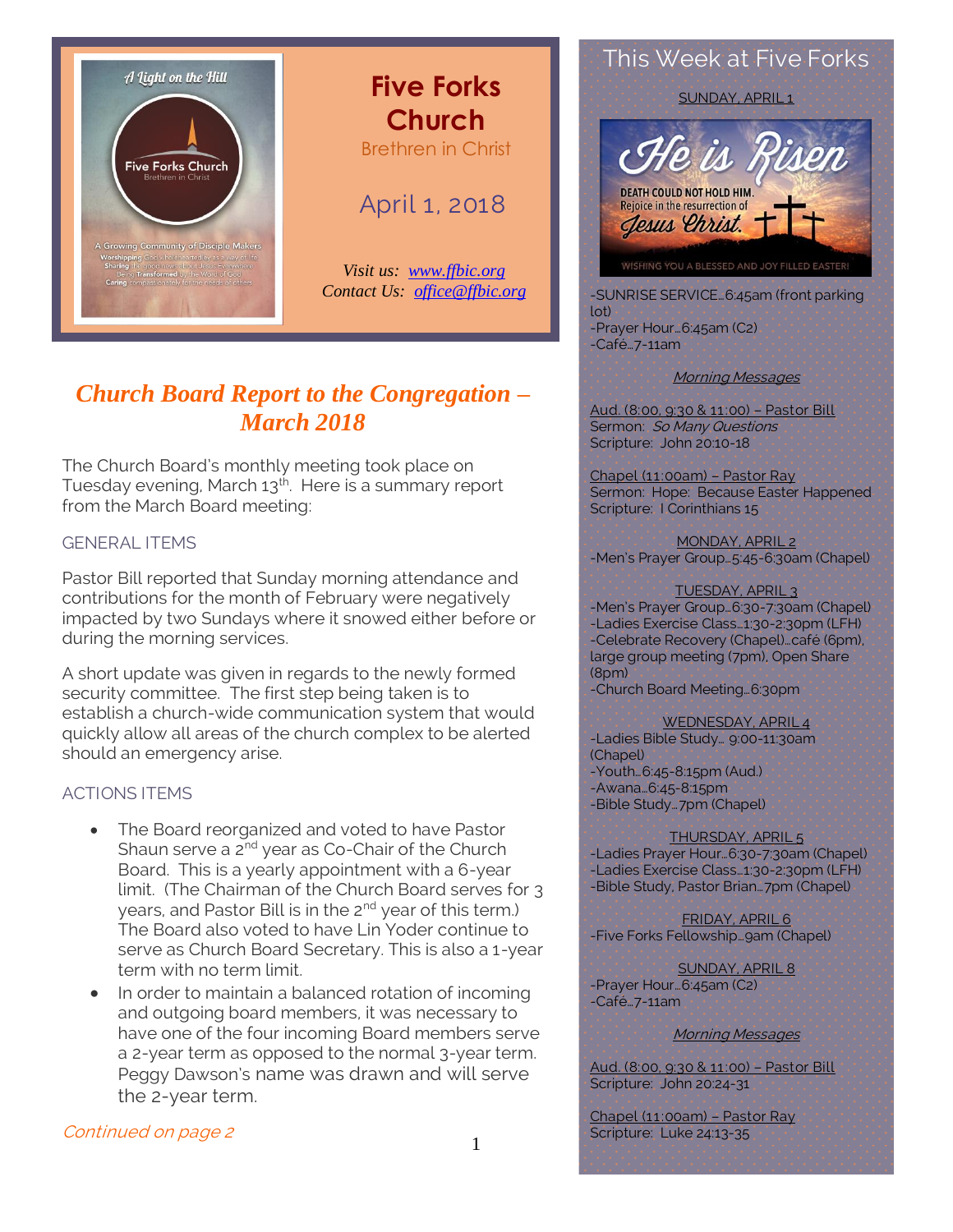# *Church Board Report to the Congregation – March 2018 (Continued from page 1)*

- The Board approved a request from Ray Rottler and Celebrate Recovery to hold a regional CR event on September 22<sup>nd</sup> at Five Forks.
- This year's General Assembly (formerly General Conference) will be held at Messiah College July  $13^{\text{th}}$  through July  $16^{\text{th}}$ . The Board approved a request from Sherri Flohr to serve as a voting delegate representing Five Forks. The Board also approved sending as many of the staff who wish to attend and serve as delegates. At least 2 of the staff will be attending and serving in this capacity.
- The Board appointed Christina Martin to serve as the Church Board Recording Secretary for 2018. Christina serves in a similar capacity for another organization in our community. This was a position most recently held by Sandy Gray who was elected to serve as a Board member in January.
- The Board previously voted to take \$2,000 from 2017 excess funds to serve as compensation for the individual serving in the role of Administrative Pastor (currently Pastor Bill). This vote was clarified to establish that this would be paid out every 2 weeks rather than in a lump sum. \$2,000 will need to be placed in upcoming Spending Plans in order for this stipend to continue.
- The Board voted to have Pastor Ray become a signatory for the purpose of serving as administrator on the Five Forks Church Web Banking Account (which allows for a more efficient way to deal with payments and transactions). The Board also approved for certain ministry leaders to be issued bank cards to be used for their specific areas of ministry.

## DISCUSSION ITEMS

- The Board discussed and is exploring the possibility of having Kimberly Smith-Highland come to Five Forks and speak on a Sunday morning in 2019. Kimberly is the president of Make Way Partners, a ministry active with human trafficking in South Sudan. Our Golden Link Sunday School Class have been providing prayer and financial support (\$12,000) to this ministry for the past year.
- The board read a condensed article written by professor and historian Luke Keefer Jr. In this article Keefer detailed how the Brethren in Christ denomination is going through an identity crisis and that the original streams - most noticeably Anabaptism – have been negatively impacted by a recent stream that Keefer calls Evangelicalism. The Board briefly discussed both the strengths and the abuses of our Anabaptist heritage, and will continue this discussion in the months to come.

## Your Church Board consists of…

Staff: Voting members: Bill Shank, Shaun Kipe. Non-voting: Ray Kipe, Brian Black, Jim Recard, Josh Roach, Kenton Hock Congregational Representatives (elected at Annual Council): Peggy Dawson, Sandy Gray, Matt Nolt, Harvey Payne, Angie Petersheim, Todd Smith, Joel Wenger, Lin Yoder Deacon Representative: Mike Garland Church Treasurer: Gene Gorman

Recording Secretary: Christina Martin (non-voting)

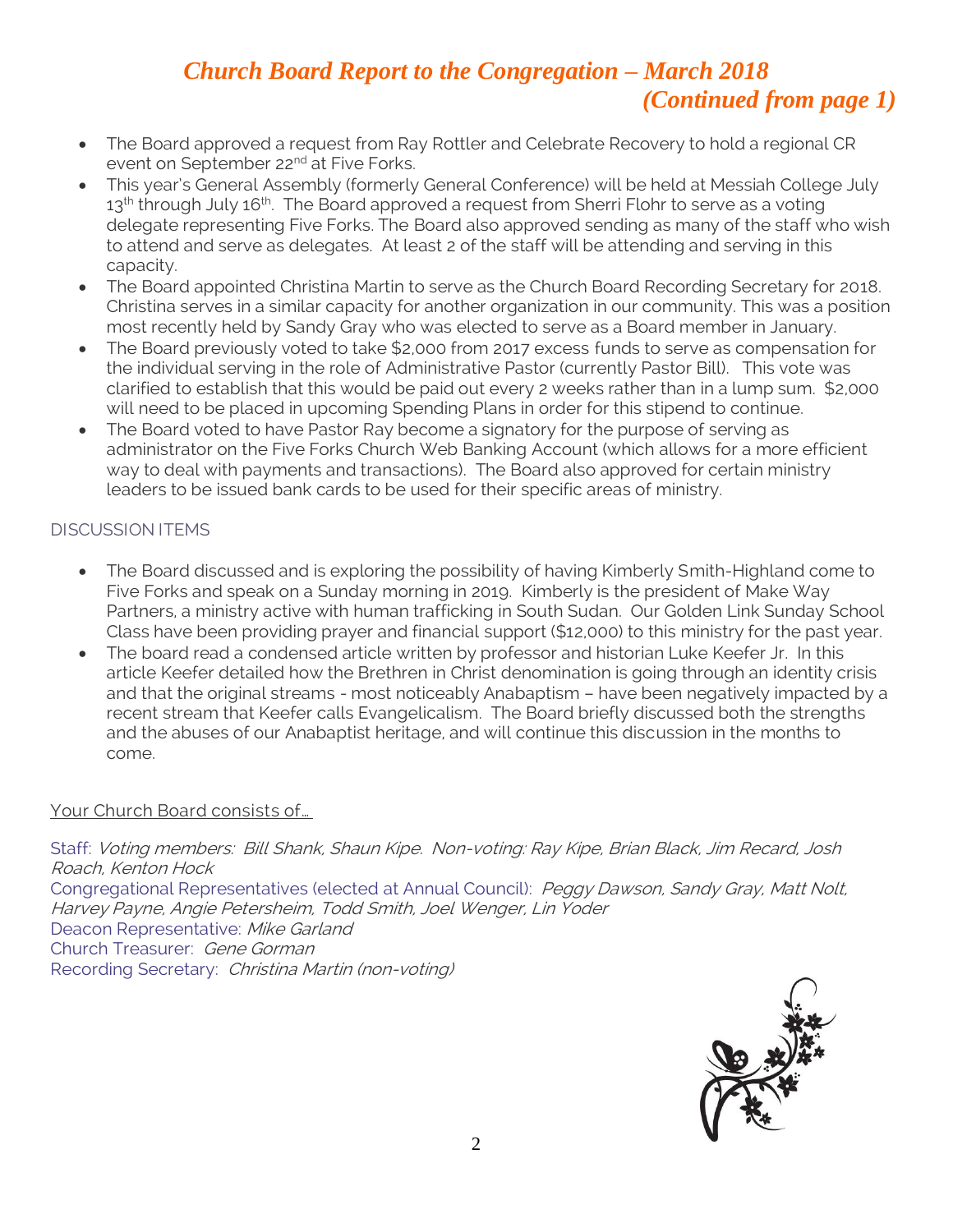# **ARE YOU NEW TO FIVE FORKS?**

Join us for a Newcomer's Luncheon to learn more about our congregation, meet the staff, and take a tour of our facilities

Are you new to Five Forks Church? Started attending over the last year or so, or tried one of our services? Or maybe you've been coming longer than that and you've just been finding it difficult to get connected? Then this luncheon is for you!

We (the Pastors and staff) are interested in connecting with you and food always seems to be a great way to do that!

Our next luncheon will be held after the morning services on Sunday, April 8<sup>th</sup>. At the conclusion of the meal, we will break down into groups of 6-10 and one of the staff will take you on a short but informative tour of the church.

The luncheon will begin at approximately 12:15 in the Multi-purpose room (Café/Gym). We generally are wrapping things up around 1:45-2:00pm. It's very casual and always a good time. If you're able to attend, would you please respond by Wednesday, April 4 th so we know how much food to prepare.

You can email Pastor Shaun at [shaun@ffbic.org](mailto:shaun@ffbic.org) or call the church office (717-762-2991) to let us know you're coming or stop at the Life Group counter on Sunday morning and fill out a response card! (Children are invited and after lunch can either play in the gym or go on the tour.)

Thanks, and we hope that you will join us.

## **Attendance**

## ATTENDANCE (March 25)

Sunday's Worship Total = 775 8:00 Auditorium = 145 9:30 Auditorium = 333 11:00 Auditorium = 208 11:00 Chapel = 65 Bible Connection = 17 Nursery (9:30 & 11:00) = 7

Total Sunday School = 309

Wed. Eve. Love Feast & Feet-Washing (March 28) = 431

Food Pantry " Item of the Month" for April:

Canned Meat. (Tuna, Salmon, Chicken, etc)

Place donations in the orange tub in the lower lobby.

> **Operation** Christmas Child April:

Small toys, jump ropes, matchbox cars, harmonica, balls, small soccer balls (w/ pump)

Place donations in the designated boxes in the lower and upper lobbies.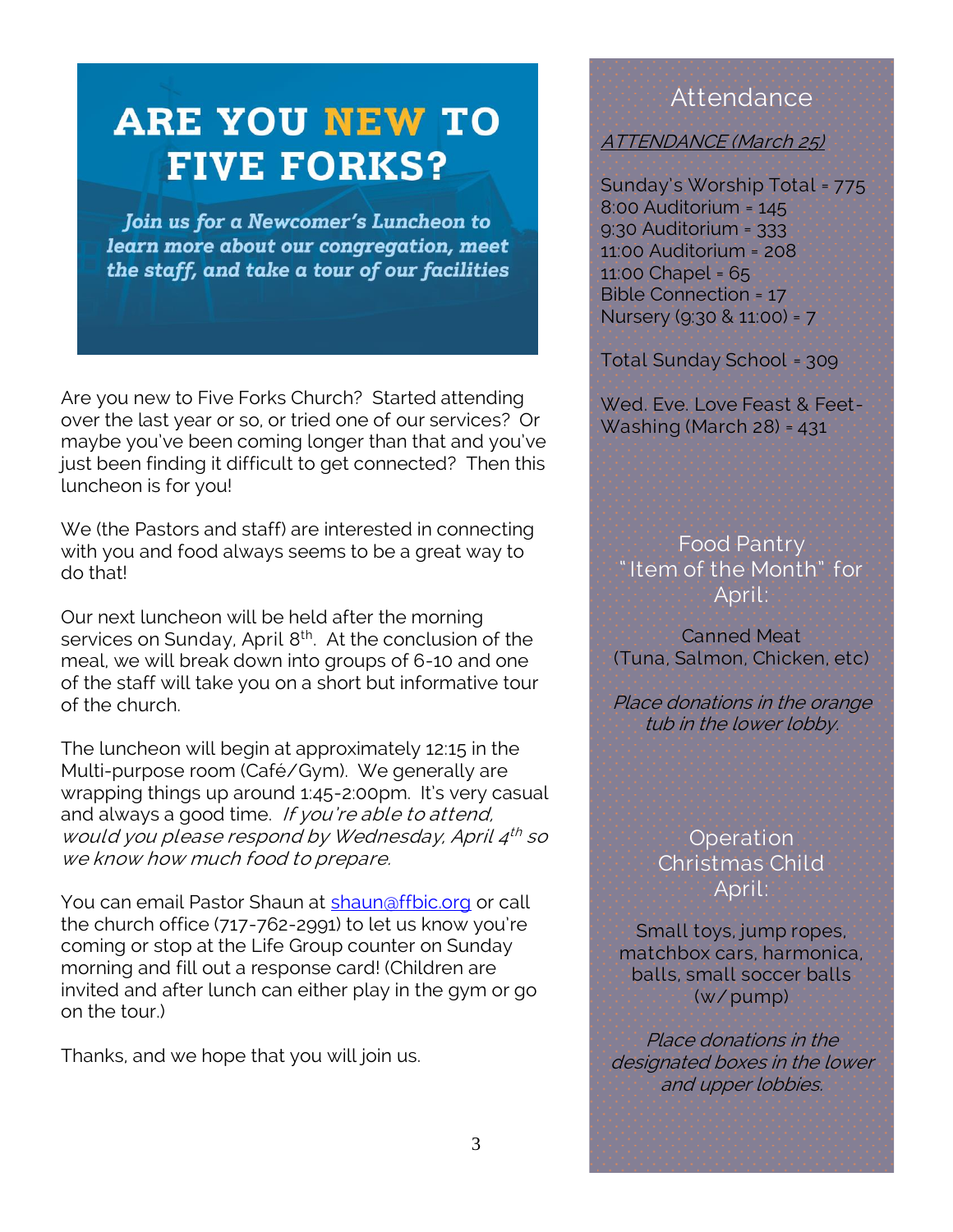# *Church Picture Directory – Round 2* 2018 **CHURCH PHOTO DIRECTORY** We Want you in it! April 15th May 13th

Maybe you missed out on getting your picture taken for our online directory late last year. Or perhaps you've just begun attending Five Forks in 2018. Either way, we have set aside two dates both on Sunday morning - in order for Bonnie Branthaver to take your picture and add you to our church picture directory.

Bonnie has been gracious enough to offer her services, and so she will be set up in the back corner of the Cafe on Sunday morning, April 15<sup>th</sup> and again on Sunday morning, May 13<sup>th</sup> from 8 until 12:30.

You will be asked to sign a release form allowing us to place your picture in the directory. The directory page on our website will be password protected with passwords only given to those connected to the Five Forks Church.

Please stop down before or after the service you attend in order for Bonnie to take your picture!

## *Experience Life Outdoors – Pie Sale Fundraiser*



Reminder: Deadline to order is this Sunday, April 1<sup>st</sup>!

ELO Fruit Pie Sale Fundraiser!

You can enjoy Apple, Blueberry, or Cherry. You can order online at [https://www.eloutdoors.com/?event=fruit](https://www.eloutdoors.com/?event=fruit-pie-sale)[pie-sale](https://www.eloutdoors.com/?event=fruit-pie-sale) or fill out the order form that was placed in your mailbox and return to Tony &

Heather Martin's mailbox or stop by the ELO table in the lower lobby this Sunday to place your order with Heather.

Cost: \$10 each

# *The #1 Bluegrass Band In America – The Farm Hands Coming To Five Forks*



Sunday, April  $15^{th}$ ... 6:00 P.M.

The Farm Hands is an award-winning band based out of Nashville, TN. They are top-notch singers, songwriters, and instrumentalists! They put on a very entertaining, funny and inspiring program appropriate for all ages.

There is no admission fee or ticket needed, but a love offering will be taken.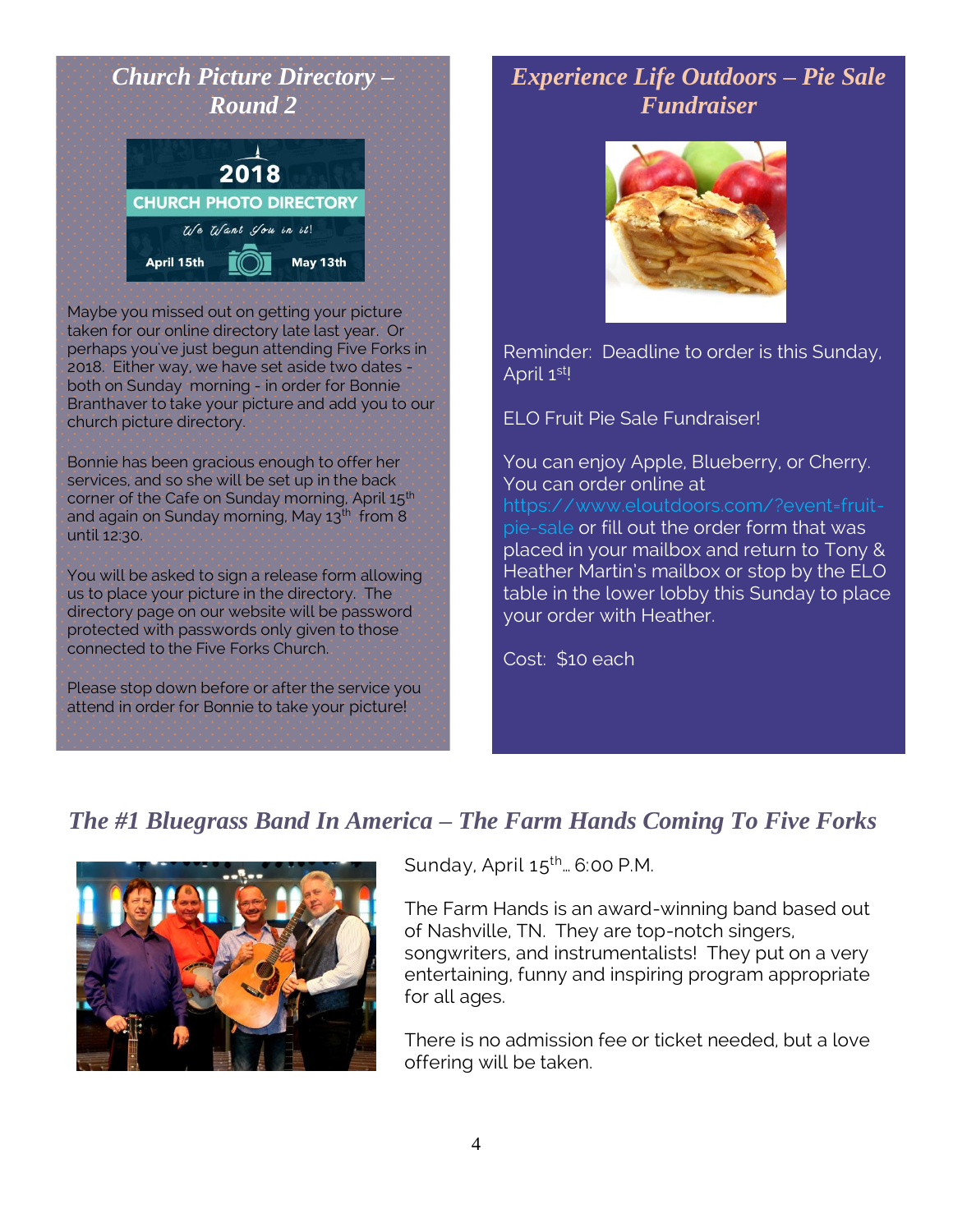with deepest suntrath

*We express our deepest sympathy to Richard Cordell with the passing of his sister, Esther Staley on March 19, 2018.* 

*We express our deepest sympathy to Gregg Miller with the passing of his sister, Heidi Houser on March 25, 2018.* 



# *Please Help Impact the Life of a Child*



The world is hopeless without Jesus and children desperately need the hope of Jesus. We are looking for adults to join us in providing lifechange through personal encounters with God for our local elementary students through the Bible Released Time Program (part of Joy El Ministries).

Once a week (Thursday afternoons) we take students from Mowrey Elementary School and bring them here to Five Forks BIC to teach bible stories and scripture memorization. For many of these students, our program is the only exposure they have to the Good News.

We are seeking volunteers to help listen to children say their verses and to be examples for them on how to follow the Christian path in life. This program has proven to be a great blessing for students and volunteers alike. Please consider joining us in this mission to reach the hearts of children for the Lord.

We meet Thursday afternoons from 1:00 to 4:00 every week starting in September and going through April. For more information, contact Laurie Thomas at 717-387-0682 or email lauriecmscrap@embarqmail.com.